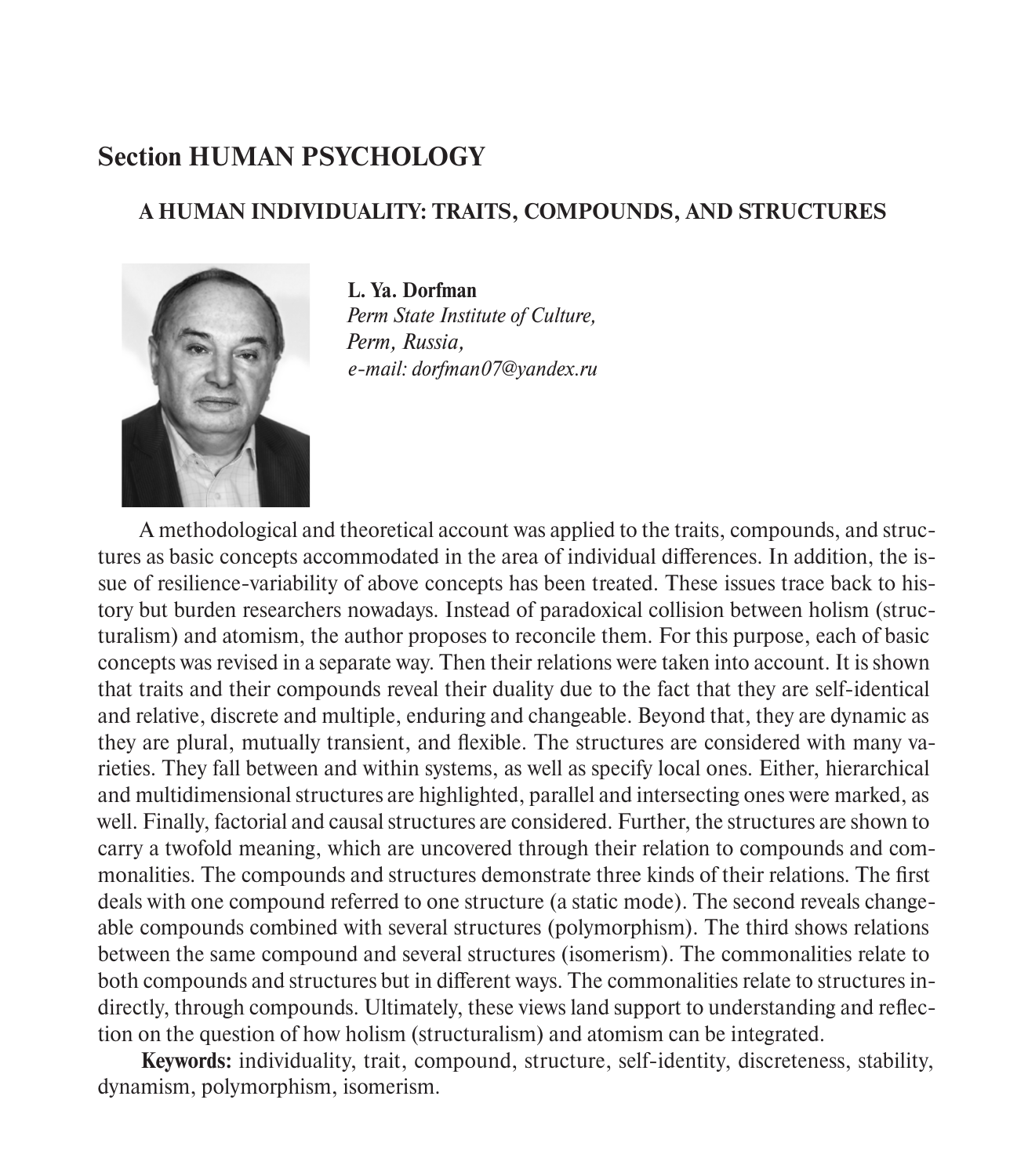## DOI: 10.7868/S1819265318030056

**Citation:** Dorfman L. Ya. (2018) Individualʹnostʹ čeloveka: svojstva, sostavy, struktury [A human individuality: traits, compounds, and structures] // Metodologiâ i istoriâ psihologii. Iss. 3. P. 72–95.

## **References**

*Abušenko V. L.* (2003) Strukturno-funkcional'nyj analiz // Sociologiâ: ènciklopediâ / sost. A. A. Gricanov i dr. Minsk: Knižnyj dom. S. 1098–1101.

*Ajzenk G. Û.* (1999) Struktura ličnosti. M.KSP+; SPb.: Ûventa.

*Allport G. W.* (1937) Personality: A psychological interpretation. New York: Holt, Rinehart & Winston.

*Amthauer R.* (1973) Intelligenz-Struktur-Test I. S. T. 70. Handanweisung fur die Durchfahrung und Auswertung. Gottingen: Verlag fur Psychologie.

*Anan'ev B. G.* (2001) Čelovek kak predmet poznaniâ. SPb.: Piter.

*Bandura A.* (1986) Social foundations of thought and action: A social cognitive theory. Englewood Cliffs, NJ: Prentice Hall.

*Barabanŝikov V. A.* (2007) Sistemnyj podhod v strukture psihologičeskogo poznaniâ // Metodologiâ i istoriâ psihologii. Vyp. 1. S. 86–99.

*Belâev G. V. i dr.* Atomizm. Gumanitarnaâ ènciklopediâ // Centr gumanitarnyh tehnologij. 2010–2017 (poslednââ redakciâ: 02.10.2017) URL: http://gtmarket.ru/concepts/7330.

*Berkovic L.* (2005) Agressiâ: pričiny, posledstviâ, kontrol'. M.: Ajris-press.

*Bing M. N. et al.* (2007) An integrative typology of personality assessment for aggression: Implications for predicting counterproductive workplace behavior // Journal of Applied Psychology. 92 (3). P. 722–744.

*Cantor N. & Kihlstrom J. F.* (1987) Personality and social intelligence. Englewood Cliffs, NJ: Erlbaum.

*Cervone D.* (1991) The two disciplines of personality psychology // Review of Handbook of personality: Theory and research. Psychological Science. 2. P. 371–377.

*Cronbach L. J.* (1975) Beyond the two disciplines of scientific psychology. American Psychologist. 30. P. 116–127.

*Deci E. L. & Ryan R. M.* (2012) Self-determination theory. In P. A. M. V. Lange, A. W. Kruglanski & E. T. Higgins (Eds.) Handbook of theories of social psychology. Vol. 1. Thousand Oaks, CA: Sage. P. 416–437.

*Dorfman L. (2002)* Divergenciâ i konstrukt  $\hat{A}$  // Ličnost', kreativnost', iskusstvo / otv. red. E. A. Malânov i dr. Perm': Izd-vo PGIIK; Izd-vo PSI. S. 141–184.

*Dorfman L.* (2016) Affective meaning of pronouns in a Russian sample // Journal of Literature and Art Studies. Vol. 6. № 9. P. 1042–1055.

*Dorfman L. Â.* (1997) Èmocii v iskusstve: teoretičeskie podhody i èmpiričeskie issledovaniâ. M.: Smysl.

*Dorfman L. Â.* (2000) Problema celogo i časti v zarubežnyh sistemnyh issledovaniâh // Vestnik Permskogo gos. ped. un-ta. Ser. 1. Psihologiâ. № 1–2. S. 114–122.

*Dorfman L. Â.* (2004) Â-koncepciâ: differenciaciâ i integraciâ // Integral'naâ individual'nost', –koncepciâ, ličnost' / pod red. L. Â. Dorfmana. M.: Smysl. S. 96–123.

*Dorfman L. Â.* (2008) Metodologičeskij analiz teorii integral'noj individual'nosti V. S. Merlina. Metodologiâ i istoriâ psihologii. Vyp. 3. S. 106–121.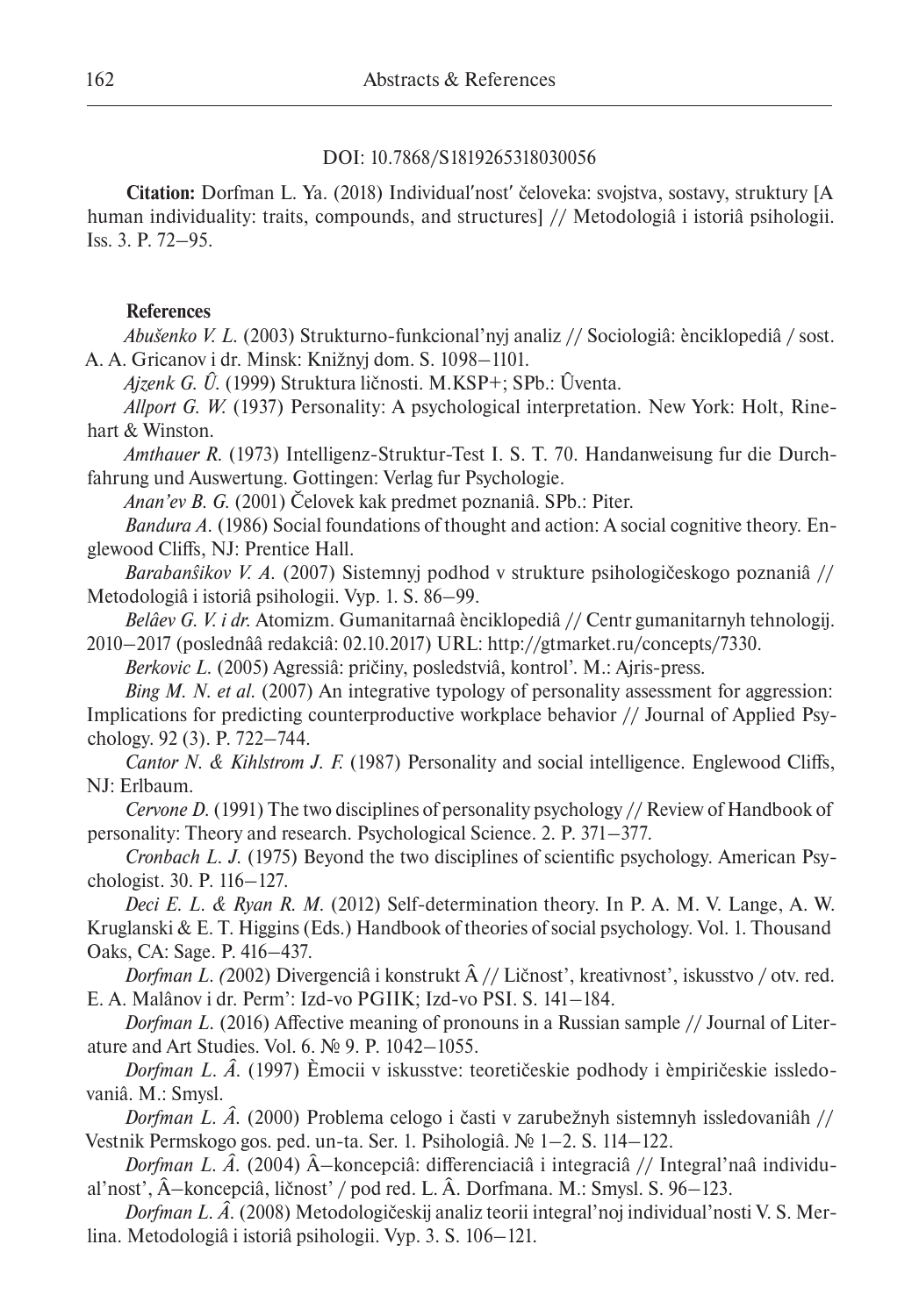*Dorfman L. Â.* (2012) Èmpiričeskaâ paradigma v psihologičeskoj nauke // Paradigmy v psihologii: naukovedčeskij analiz / otv. red. A. L. Žuravlev, T. V. Kornilova, A. V. Ûrevič. M.: Institut psihologii RAN. S. 335–379.

*Dorfman L. Â.* (2014) Kauzal'nyj plûralizm i psihologiâ (okončanie) // Mir psihologii. № 4 (80). S. 230–246.

*Dorfman L. Â.* (2016) Kauzal'nyj plûralizm i holizm v koncepcii metaindividual'nogo mira // Psihologiâ. Žurnal Vysšej školy èkonomiki. № 1. S. 98–136.

*Dorfman L. Â.* (2017) Èmpiričeskaâ psihologiâ. Istoričeskie i filosofskie osnovy. M.: Ûrajt. *Dorfman L. Â. i dr.* (2017) Dual'naâ model' discipliny // Filologiâ i kul'tura. Philology and Culture. № 4 (v pečati).

*Dorfman L. Â., Butakova A. A.* (2015) Vklady very v intuiciû i logičeskogo myšleniâ v kreativnoe myšlenie // Tvorčestvo: nauka, iskusstvo, žizn'. M.: Institut psihologii RAN. S. 149–152.

*Dorfman L. Â., Lâdov V. N.* (2015) Metaindividual'naâ model' disciplinirovannosti (na materiale issledovaniâ kursantov voennogo vuza MVD) // Vestnik ÛUrGU. Ser. Psihologiâ. № 1. S. 17–28.

*Dorfman L. Â., Zubakin M. V.* (2008) Novye dannye ob èmpiričeskih referentah oblastej metaindividual'nogo mira // XXIII Merlinskie čteniâ: «Aktivnost' − individual'nost' − subʺekt» / nauč. red. B. A. Vâtkin. Perm': Permskij gosudarstvennyj pedagogičeskij universitet. S. 35–37.

*Echterhoff G. E., Higgins T. & Levine J. M.* (2009) Shared reality: Experiencing commonality with others' inner states about the world // Perspectives on Psychological Science. 4 (5). P. 496–521.

*Eysenck H.* (1995) Genius: The natural history of creativity. Cambridge: Cambridge University Press.

*Eysenck H. J. & Eysenck S. B. G.* (1994) Manual of the Eysenck Personality Questionnaire (EPQ-R Adult) comprising the EPQ-Revised (EPQ-R) & EPQ-R Short Scale. San Diego, Ca: EdITS.

*Funder D. C.* Global traits: A neo-Allportian approach to personality (1991) // Psychological Science. 2. P. 31–39.

*Gavrilova E. V., Ušakov D. V.* (2012) Ispol'zovanie periferijnoj informacii v rešenii zadač kak funkciâ intellekta // Èksperimental'naâ psihologiâ. № 3. S. 21–31.

*Goldberg L. R.* (1993) The structure of phenotypic personality traits // American Psychologist. 48. P. 26–34.

*Golubeva È. A.* (2005) Sposobnosti. Ličnost'. Individual'nost'. Dubna: Feniks+.

*Golubeva È. A.* (2010) Obŝaâ i differencial'naâ psihofiziologiâ: vzaimovliâniâ naučnyh škol B. M. Teplova i E. N. Sokolova // Vestnik Moskovskogo universiteta. Ser. 14. Psihologiâ. № 4. S. 32–56.

*Guc A. K., Pautova L. A.* (2013) Global'naâ ètnosociologiâ. M.: Knižnyj dom «LIBROKOM».

*H'ell L., Zigler D.* (2006) Teorii ličnosti (Osnovnye položeniâ, issledovaniâ i primenenie). SPb.: Piter.

*James W.* (1904/1976) Does consciousness exist? Essays in radical empiricism. Cambridge, MA: Harvard University Press. P. 3–19.

*John O. P., Angleitner A. & Ostendorf F.* (1988) The lexical approach to personality: A historical review of trait taxonomic research // European Journal of Personality. 2 (3). P. 171– 203.

*Kant I.* (2006) Kritika čistogo razuma. M.: Èksmo.

*Kločko V. E.* (2007) Zakonomernosti dviženiâ psihologičeskogo poznaniâ i problema metoda nauki // Metodologiâ i istoriâ psihologii. Vyp. 1. S. 5–19.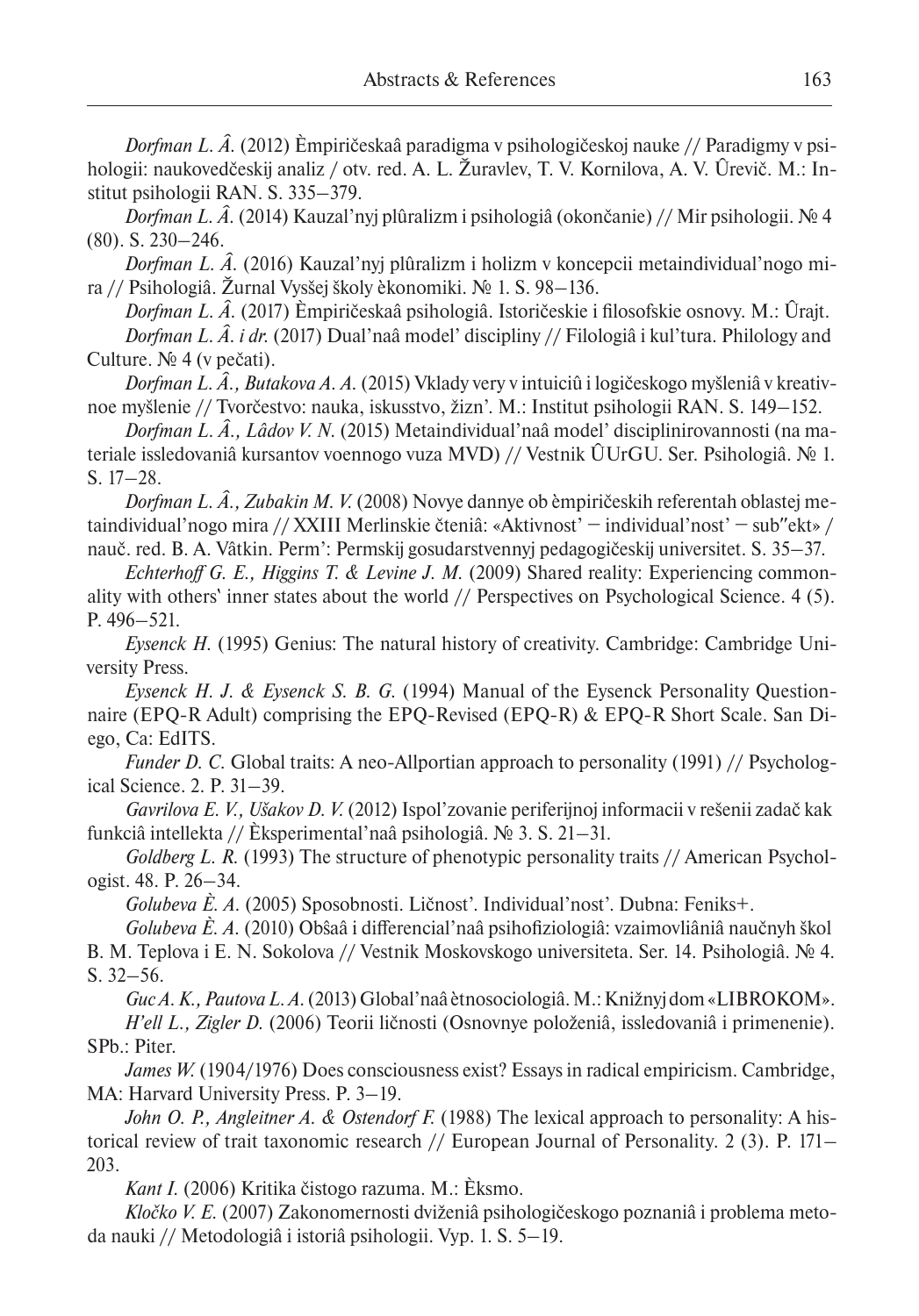*Kuz'min V. P.* (1982a) Istoričeskie predposylki i gnoseologičeskie osnovaniâ sistemnogo podhoda // Psihologičeskij žurnal. № 3.S. 3–14.

*Kuz'min V. P.* (1982b) Istoričeskie predposylki i gnoseologičeskie osnovaniâ sistemnogo podhoda (okončanie) // Psihologičeskij žurnal. № 4. S. 3–13.

*Leont'ev D. A.* (2011b) Novye orientiry ponimaniâ ličnosti v psihologii: ot neobhodimogo k vozmožnomu // Voprosy psihologii. № 1. S. 3–27.

*Leont'ev D. A.* (red.) (2011a) Ličnostnyj potencial. Struktura i diagnostika. M.: Smysl.

*Leont'ev D. A., Mitina O. V.* (2016) Idei sistemnosti i samoorganizacii v psihologii ličnosti: istoriâ i perspektivy // XXXI Merlinskie čteniâ: Teoriâ, metodologiâ i praktika integral'nogo issledovaniâ individual'nosti v sovremennom čelovekoznanii / nauč. red. B. A. Vâtkin. Perm': PGGPU. S. 48–51.

*Libin A. V., Libina A. V.* (2008) Logika izučeniâ prirodnyh osnov psihičeskoj real'nosti: teoriâ mental'noj ierarhii L. M. Vekkera // Metodologiâ i istoriâ psihologii. Vyp. 4. S. 101–108.

*Lomov B. F.* (1984) Metodologičeskie i teoretičeskie problemy psihologii. M.: Nauka.

*Magnusson D.* (2012) The human being in society: Psychology as a scientific discipline // European Psychologist. 17 (1). P. 21–27.

*Martindale C.* (1995) Creativity and connectionism. In S. M. Smith, T. B. Ward & R. A. Finke (Eds.) The creative cognition approach. Cambridge, MA: MIT Press. P. 249−268.

*Mead G. H.* (1934) Mind, self, and society. Chicago: University of Chicago Press.

*Mednick S. A.* (1962) The associative basis of the creative process // Psychological Review. Vol. 69. P. 220–232.

*Merlin V. S.* (1986) Očerk integral'nogo issledovaniâ individual'nosti. M.: Pedagogika. *Merlin V. S.* (red.) (1973) Očerk teorii temperamenta. 2 izd. Perm'.

*Mischel W & Shoda Y.* (1994) Personality psychology has two goals: Must it be two fields? // Psychological Inquiry. 5. P. 156–158.

*Mischel W. & Shoda Y.* (1999) Reconciling processing dynamics and personality dispositions. Annual Review of Psychology. 49. P. 229–258.

*Moiseev V. I.* (2015) Filosofiâ nauki. Filosofskie problemy biologii i mediciny. M.: GÈOTAR-Media.

*Nebylicyn V. D.* (1990) Izbrannye psihologičeskie trudy: psihologiâ i fiziologiâ. M.: Pedagogika.

*Nikiforov A. L.* (2010) Holizm // Novaâ filosofskaâ ènciklopediâ. V 4 t. T. 4. M.: Mysl'. S. 298–299.

*Osin E. N. i dr.* (2015) Operacionalizaciâ pâtifaktornoj modeli ličnostnyh čert na rossijskoj vyborke // Psihologičeskaâ diagnostika. № 3. S. 80–104.

*Pervin L. A.* (Ed.) (1990) Handbook of personality: Theory and research. New York: Guilford Press.

*Petrenko V. F.* (2010) Paradigma konstruktivizma v gumanitarnyh naukah // Metodologiâ i istoriâ psihologii. Vyp. 3. S. 5–12.

*Petrovskij A. V., Âroševskij M. G.* (1996) Istoriâ i teoriâ psihologii. V 2 t. Rostov-na-Donu: Feniks.

*Petrovskij V. A.* (1997) Očerk teorii svobodnoj pričinnosti // Psihologiâ s čelovečeskim licom: gumanističeskaâ perspektiva v postsovetskoj psihologii / pod. red. D. A. Leont'eva, V. G. Ŝur. M.: Smysl. S. 124–144.

*Pierce J. L., Kostova T. & Dirks K. T.* (2003) The state of psychological ownership: Integrating and extending a century of research // Review of General Psychology. 7 (1). P. 84– 107.